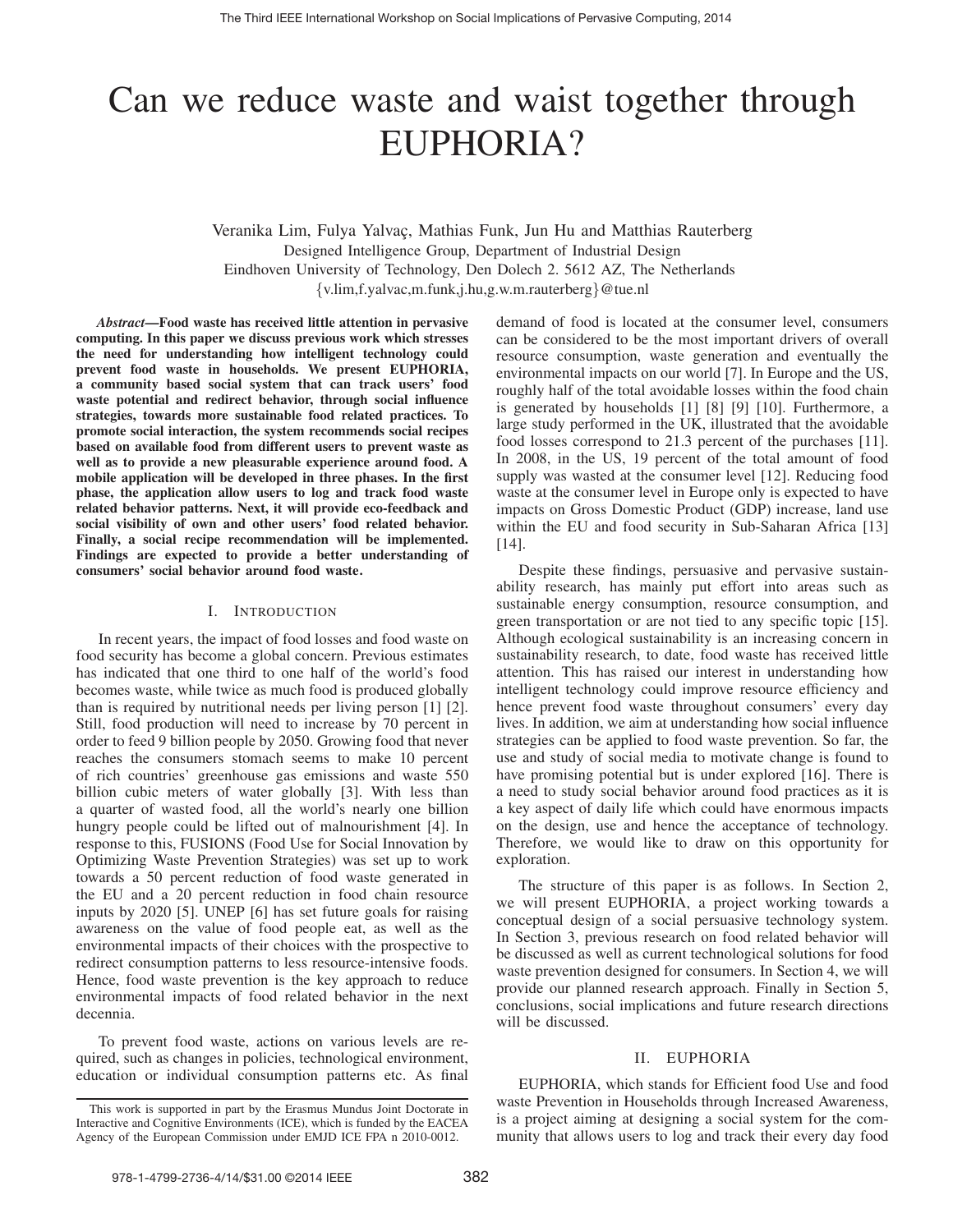related behavior and redirect these, through social influence, towards more sustainable food related practices promoting sustainable lifestyles. The main function of the system is to detect potential food waste and hence respond by providing recipes aiming at food waste prevention. Recipes will also be based on seasonal ingredients and healthy alternatives as much as possible. To promote social interaction and to gain more effective food waste prevention, the system will provide social recipes through a group based recipe recommendation system. This means that the system will combine available ingredients from different households that need to be consumed in time into one recipe. This social aspect is expected to provide a new pleasurable experience around food practices such as planning, purchasing, cooking and inter-cultural encounter.

To achieve this, we first aim at exploring and capturing variations in human behavior around food waste to identify opportunities for social computing. The mobile application can be used within a group of users and will be deployed and evaluated in three phases. In the first phase we will monitor and model food consumption and food waste behavior. Here, we aim at quantifying and understanding consumers' food intake and food waste flows related to context (e.g. time, temperature, type of day etc.) in order to specify determinants of food waste. Attention will be given to spatial and temporal variations between different household types, individuals and habits. In the second phase, the mobile application will allow visibility of users' own as well as others' in home food availability and eco-feedback of wasted food. Results from this second phase are expected to give an indication of social interest as well as how visibility and eco-feedback affects behavior. Through the study of groups of interconnected users, we aim at the ability to see the potential for social solutions applied to food waste. This information could provide us with better indications on moments for susceptibility for persuasion and behavior change, which we eventually could use to inform the design of a social persuasive technology. In the third phase, a social recipe recommendation system for food ingredient sharing will be implemented. This concept is based on connecting users' in home food availability, which if combined, results in a social recipe aiming at collective food waste prevention. This type of communication technology is supported by Ganglbauers' [17] visibility dimension for cooperation as having potential to prevent food waste. They argued cooperation in multi-person households to be an essential ingredient to properly organize daily practices around food, e.g. to avoid duplicate buying or to share available food. From the user perspective the use of this system can help them to realize savings. The objective of this project is to contribute to an understanding of how the application of such a social media system can be integrated in consumers daily activities for efficient and effective but pleasurable food waste prevention.

# III. BACKGROUND

#### *A. Factors influencing food intake and food waste behavior*

Food practices are influenced by a variety of factors. These factors can be biologically determined (such as taste and hunger) or depend on experience (such as associative conditioning and mere exposure). Furthermore, food practices can be influenced by intrapersonal factors (perceptions, norms, beliefs, attitude, knowledge etc.), interpersonal factors (social networks) and the environment (prices, resources, media, availability etc.) [18]. Knowing these factors is important as food choices can eventually result in detrimental effects on human health as well as on the environment. For example, people eat even when there is no hunger involved. When we smell food, dopamine is released to increase appetite [19]. This could result in difficulty to resist unnecessary shopping even after a meal or when food is available at home. Furthermore, in social settings where others are eating, we tend to comply and participate resulting in more food intake than usual. From a more fundamental perspective, even when we only observe or imagine someone eating a type of food we like, mirror neurons fire as if we perform the action ourselves [20], resulting in a higher probability of actually performing the action. These factors together with increasing demands on our time, everyday behaviors around food have become habitual or unconscious [20] [21]. This does not only affect human health (in the case of unhealthy food) but it could also result in food waste, which is an almost invisible result of previous decisions. Lack of planning, unpredictability of daily activities, overbuying, sellby dates or forgetting, were all found to contribute to food waste [21]. Even if intentions and attitudes are positive towards sustainable food behavior, it is not always reflected in everyday practice [22].

Pro-active behavior towards food waste, however, can prevent avoidable food waste in homes. This pro-active behavior can be triggered by economic reasons or because of growing up in a family with a lifestyle towards sustainability appreciating the food that is available [21]. Other factors predicting proenvironmental behavior are knowledge, being concerned about the environment together with certain personality traits (agreeable, openness) and gender [23] [24] [25] [26]. General beliefs, together with education and political affiliation, were further found to be stable predictors of overall environmental concern [27]. Evolutionary mechanisms also seem to prevent the adoption of sustainable food consumption resulting in occasional dosages of self-chosen ignorance. Griskevicius [28] proposed that a large portion of human-inflicted ecological damage is caused or exacerbated by five ancestral tendencies which have devastating consequences in the modern world; propensity for self-interest, motivation for relative status, proclivity to unconsciously copy others, predisposition to be shortsighted and proneness to disregard impalpable concerns. He suggests for influence strategies to be optimally effective, they must work with, rather than against, evolved tendencies. Another way to empower sustainability is to make sustainable actions appealing to the unconscious and impulse associative system. A sustainable action should be appealing and grabbing for rational reasons as well as gut-feeling [29].

# *B. Current solutions for food waste prevention*

*1) Public campaigns:* Current influence strategies at the consumer level mainly aim at raising awareness in schools or through public campaigns [30]. The purpose of these strategies is to inform consumers about food purchase, storage, preparation, reuse of food residuals and actual shelf life of products. Due to a time span between the moment of being informed and the actual moments when a decision is made, this strategy could be ineffective.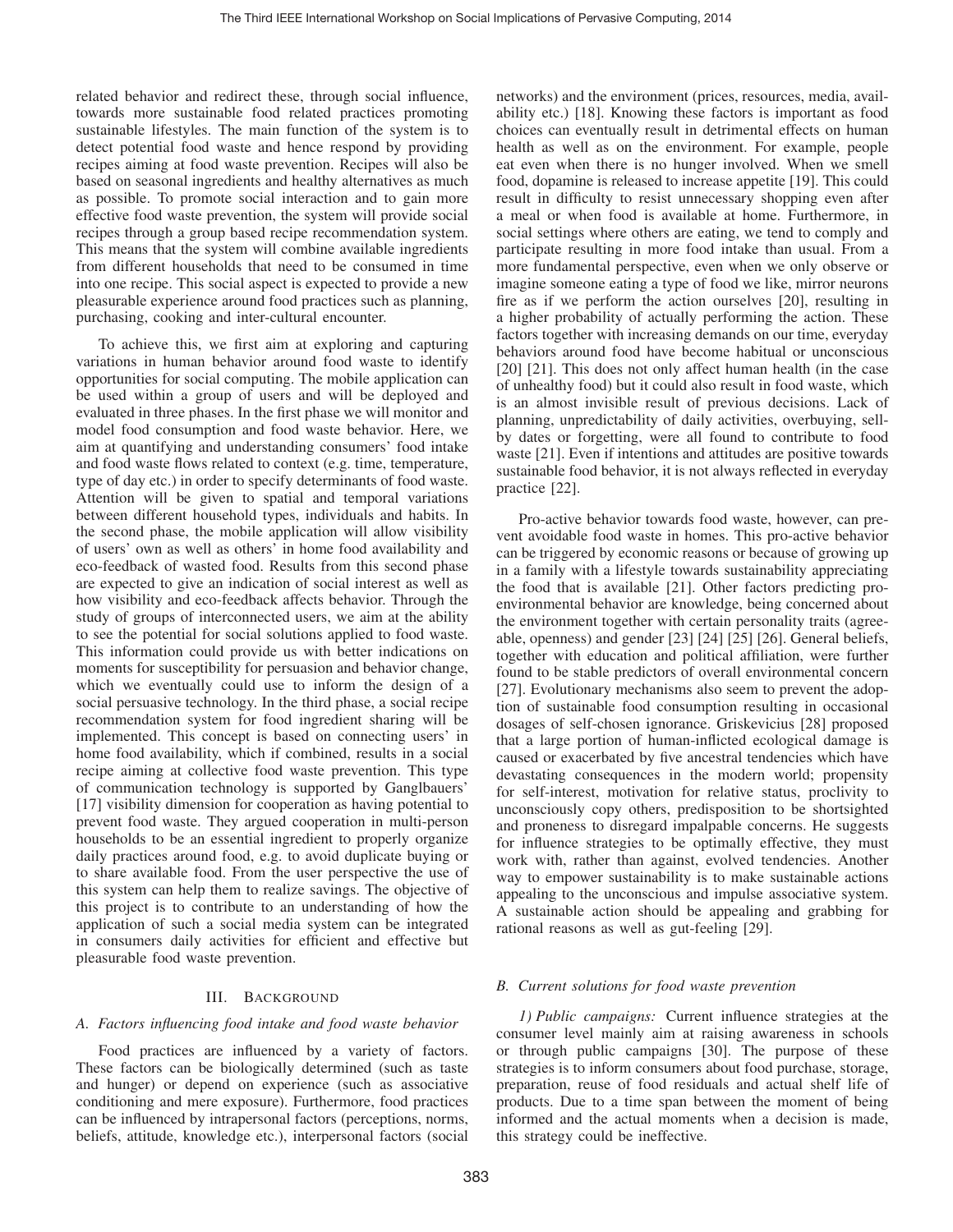*2) Human computer interaction:* In [31] it was suggested that using the color code scheme in the refrigerator reduces the amount of expired food waste by increasing the awareness of available foods in the refrigerator for all members in a household. Clear et al. [32] evaluated the potential of design interventions for the practice of cooking. These include interactions with cooking appliances, digital meal sharing apps, group inventory management, and interactive technologies such as eco-feedback aiming at promoting awareness of and change towards alternative meals.

*3) Social networks:* A recent example is the BinCam [33], aiming at motivating reflection and behavioral change in the food waste and recycling habits of young adults. The system replaces an existing kitchen bin and automatically logs disposed items through digital images captured by a smart phone installed on the underside of the bin lid. Captured images are uploaded to a BinCam application on Facebook where they can be explored by all users of the system. Another example is Shareyourmeal, a platform allowing people to share their cooking with others in their neighborhood [34]. Overall though, little attention has been paid to the study of social influence strategies applied to food waste, while it has been found to have high potential as a means for generating positive behavior change [16].

*4) Pervasive and mobile technology:* In order to design technology to identify and influence food waste related practices, it is crucial to integrate technology with daily lives to catch the current habits truly as well as keeping the intervention with users at a minimum. Therefore, developments in pervasive technology applied to food waste behavior are getting increasingly important. The latest developments can be categorized in: (1) sensor based systems (RFID tagging or camera tracking), which are used to track the type and amount of waste, and (2) mobile applications to log and track food related activities.

In the field of smart home environments, food sensing technology is expected to have a significant impact on food waste prevention. Smart refrigerators can record expiration dates using bar code readers and RFID technology [35], so that food that is sensitive to spoiling can be closely monitored. The refrigerator may then alert when the food reaches a point where it must get used. Future research on smart refrigerators aims at an optimization of food identification with image and speech recognition techniques to improve the interaction process as well as to provide recipes based on recorded ingredients [35] [36]. RFID technology also plays an important role in pervasive technology research for waste identification. Here, a common technique to affect behavior is by increasing the visibility of waste flows [36] [37]. Furthermore, RFID is used to track the food in the supply chain to guarantee the quality of products more effectively [38]. The improvement of the process of food quality identification, is expected to reduce food waste in the cold supply chain. In addition to food sensing technology, an improved preservation technique is being developed that uses plastic circuits to understand actual food quality of packaged items to replace the currently misunderstood expiration date [39].

Mobile technology is another form of pervasive computing that can support food waste reduction. Adding the use of smart phones and cameras in the fridge improves the visibility of



Fig. 1: Euphoria connects users throughout all food related behaviors.

in home availability [21]. In 2012, Ganglbauer et al. [17] presented a mobile food waste diary allowing consumers to reflect on how much food they actually waste. It addresses visibility in different phases of food practices for self reflection. The reasons of food waste were then made available to other users in order to encourage sharing and mutual reflection. Farr-wharton et al. [40] introduced a mobile application that can track the ingredients inside a color-coded refrigerator by taking automatic pictures and identifying foods. Their main goal was to alert users before the expiration date to achieve a reduction in food waste.

So far, still too little attention has been paid to food waste in households and preventing them through pervasive technologies. Food waste is a complex issue influenced by many factors throughout many food related practices. An ideal technological solution, should target the whole spectrum of food related behavior such as e.g. planning, purchase, preparation, cooking and disposal. With EUPHORIA we try to touch these behaviors through one system (Figure 1). Another potential for improvement is the provision of information on an intended behavior change instead of just focusing on behavioral feedback. According to Brynjarsdttir et al. [15] changing behavior towards sustainability is generally understood as reducing individual resource consumption without defining the intended behavior change. Systems mainly sense and measure the activity of resource consumption while the method of persuasion is restricted to just informing users. With EUPHORIA, we provide users with a solution by providing social recipes for food waste prevention.

# IV. METHODOLOGY

### *A. Participants*

A longitudinal study will be carried out, initially targeting the Dutch population subdivided in students, professionals and 55+ households in urban areas. Information about the study will be advertised through various social and professional networks.

# *B. Apparatus*

A social mobile application is being developed for IOS and Android smart phones. The mobile application will be loadable from application stores of different mobile platforms. After download, users will be asked to enter information such as user names, age, occupation, area code etc.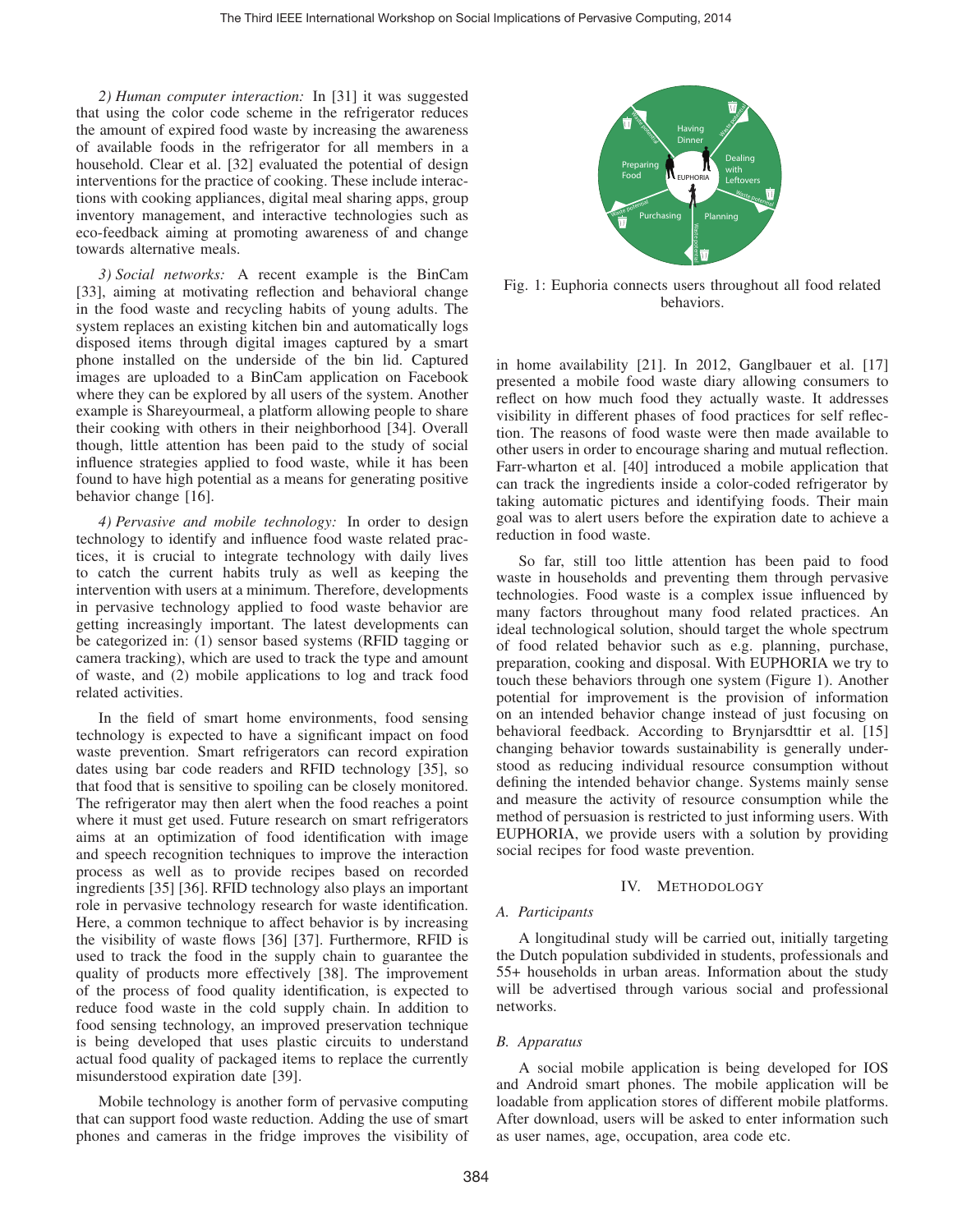

Fig. 2: Experimental setup.

*1) Application functionalities:* In the first version of the application (Phase 1), users can search for ingredients and select and enter its amount (in weight) to their shopping list or availability list. The shopping list is just a means to motivate data entering. For usability purposes, the application will provide a list of images (derived from image.net) of mostly used products to the user, allowing easy selection. Food that is consumed immediately in total (or planned to be consumed soon), do not need to be entered in the system. For entered data, users will be able to indicate which and how much food is used or wasted and the reasons of disposal and track this information anytime. Additionally, the system will provide a reminder that will be launched at least once a day to trigger users to enter data. In the second version of the application (Phase 2), new functionalities will be added. Users will be able to connect with friends, family or neighbors, disclose their food purchases and/or waste information, see each others' information and get eco-feedback of wasted food based on individual data and/or group data (if this data is disclosed by other users). Eco-feedback based on individual vs. group data could have different effects on different users [41]. The application will keep record of how social networks are formed and track whether users are interested in seeing other users' foods and waste activity, disclose theirs and use the ecofeedback function. In the third version of the application (Phase 3), users will be provided with recipe suggestions based on in home ingredients from connected users. The system will combine ingredients and come up with a recipe that first takes the oldest products while meeting the preferences of the whole group. In addition, the system will suggest right portions of food and provide recipes containing healthy alternatives and seasonal ingredients as much as possible. In this phase, we will track conformity to the recommendation and improve the system in such a way that is more likely for users to prevent food waste. See Figure 2 for the application functionalities in each phase.

*2) Software design:* The modules of the system and the data flow is demonstrated in Figure 3. The system works as a client-server model, with the mobile application as the client and a JAVA based server to respond to client requests and for serving data. The client side consists of a user interface and an activity tracker module that saves users' activities and sends them to the server. A database manager will keep track of the activities when internet is not available. The server application will have a database manager module consisting of user activities, food data and recipes. An online database will be used to retrieve the spatial and temporal data related to the dates of user activities. The neighbor manager module will be responsible for identifying a group of users that are most likely to conform to a social recipe recommendation. The Eco-Feedback Manager module will be responsible for giving feedback to people regarding their waste behavior. The social recipe recommender module will be used for finding the optimum recipe that is based on current ingredients of a group of users while satisfying the preferences of the group members. The data flow from the server to the client includes food information (ingredient names, ingredient types, the units of measurement, and images), recipe information and other users' food information and their activities. The flow from the client to the server consists of activities of the users including foods purchased, used and wasted and in which amount.

*3) Implementation details:* The application is being developed with an hybrid approach using PhoneGap in order to make it available for different mobile platforms. JQuery-Mobile, HTML and CSS are used for the user interface of the mobile application together with JavaScript for user interaction. The server side is being developed with PLAY framework for JAVA. The data flow between client and server is carried with JSON objects. Data from users will be stored in the local database of the smart phone by using an SQLite database engine and sent to the server database provided by PLAY framework (when internet is available).

# *C. Procedure*

All participants will use all versions of the application developed throughout Phases 1, 2 and 3 for the same amount of time. Participants will also be asked to separate their food waste and dispose it in a bin with a weight sensor for data comparison. In addition, participants will be asked to collect receipts of purchases which will be used as cues for biweekly interviews to get information on the behavior around food use and waste to complement the data gathered through the mobile application as well as to test for its reliability. Objectives for every phase are discussed below.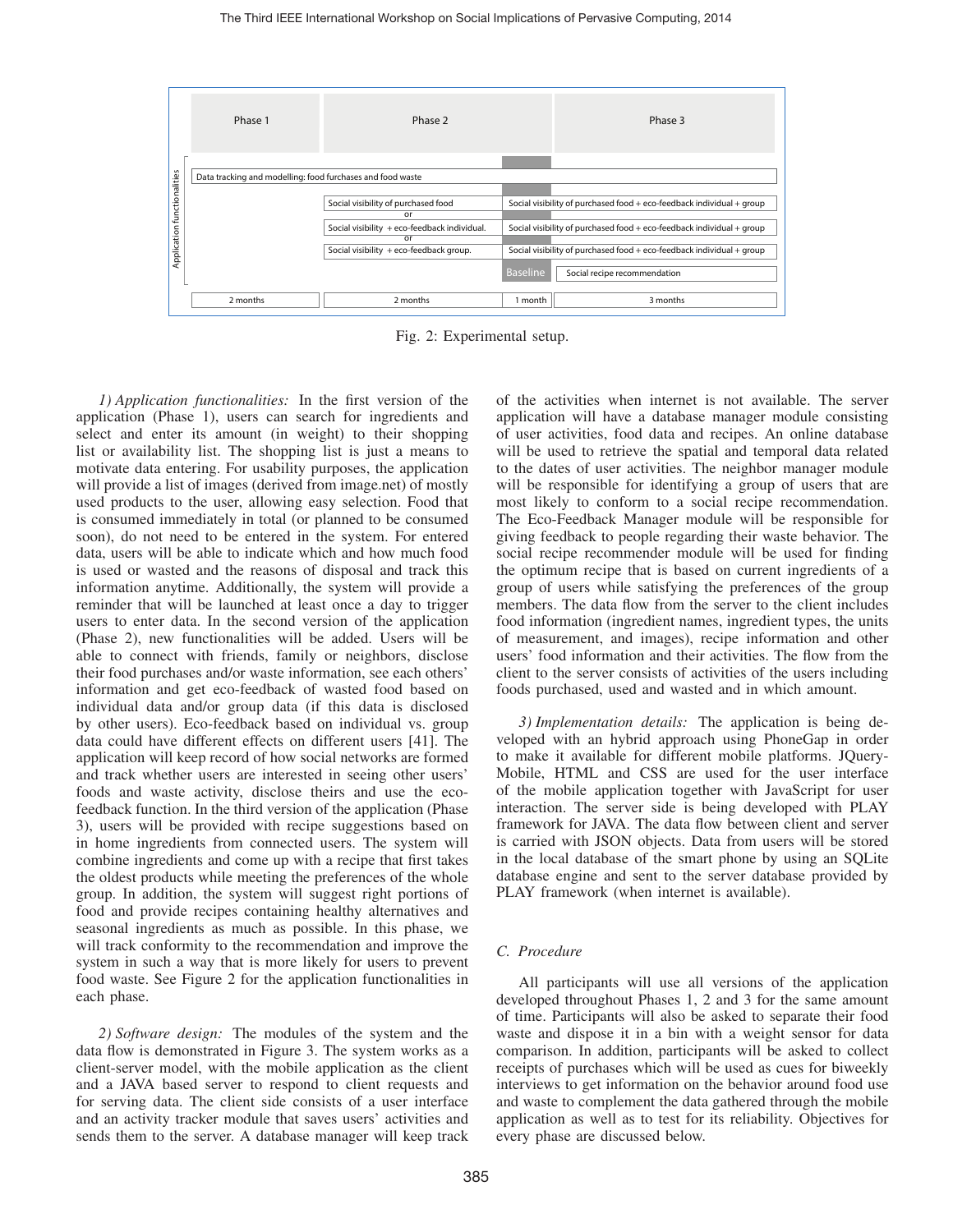

Fig. 3: System Framework

*1) Phase 1: Monitoring and modeling food waste and food related behavior:* In the first phase, the mobile application is implemented to monitor and model food related activities of users. The objectives of this phase is to determine the major activities on food practices and to understand key reasons of food waste. Entered data by users on food use and waste will be explored in how it is effected by type of day (e.g. workday vs. weekend), outside temperature and season. Usability tests will be done to ensure efficient interaction and satisfaction. To date, there has been little research in determinants of food waste behavior. Some qualitative data is available from Ganglbauer [17] [21], but quantitative data at a micro level is lacking. Most data on food waste are aggregated, lacking information on how and why consumers waste.

*2) Phase 2: Eco-feedback and social visibility:* Our final goal is food waste prevention through a group based recommendation system, a concept based on connecting users' in home food availability into one recipe. Therefore, it is very important to first explore people's attitude towards food information sharing and ingredient sharing. To measure the effect of social visibility and eco-feedback, participants will first be divided in groups in which each group receives different versions of the application; a version which only allows to see other users' available ingredients, a version allowing to see other users' available ingredients as well as eco-feedback of personal food waste behavior or a version allowing to see other users' available ingredients as well as eco-feedback of food waste behavior of their group (See Figure 2 for the experimental setup). Our assumption is that people are more likely to be persuaded by social recipe recommendations and social influences if they tend to share their information.

*3) Phase 3: Introducing a social recipe recommendation system:* With the concept of social recipes, we hope to touch multiple aspects that could result in food waste such as overbuying, forgetting and being social. While sharing food with other people may help overbuying problem, reminding users of their food may overcome forgetting it. Moreover, being social and willing to spend time with friends is given as another factor causing food waste [21]. Thus, we aim at using this behavior adversely so that people will spend their time with their friends by cooking their own food together that is balanced in nutritions while preventing it from getting spoiled.

# CONCLUSIONS, SOCIAL IMPLICATIONS AND FUTURE DIRECTIONS

The aim of this project is to contribute to an understanding of how the application of a social media system can be integrated in consumers daily activities for efficient and effective but pleasurable food waste prevention. Although initially we will only use mobile applications to test out interactions, in the future, fully connected internet-of-things might support the home where appliances co-interact supporting sustainable lifestyles. The results from this project can be of great value for such future home appliances. EUPHORIA creates visibility at both household and community level and is expected to result in a more effective food waste prevention.

Our idea comes with social implications and challenges. As food practices are culturally integrated in personal lifestyles, the application of technology in the area of sustainable food practices can be a sensitive and complex topic to introduce in users' daily lives. We expect a need to stress the role of society in the trust and acceptance of technology. Social behavior around food practices is an important aspect of daily life and exploring it can have enormous impacts on the design, use and hence the acceptance of technology. Our main challenge lies in the collaboration with society which we will try to optimize through a participatory design process.

A related challenge is for users to gain trust in the technology which touches on privacy matters. Throughout the study we need to find the optimum balance between sustainable food practices and privacy. In the case of EUPHORIA, users have to manually input data and choose what information to share with others which allows them to control outgoing information, which we hope limits the issue of privacy. Influence strategies can then be based on available information. Therefore, users should trust, accept, have the perception of autonomy and be motivated to use the system for us to get a more complete insight into reasons of food waste and how to effectively prevent them. By suggesting users to use and share food that would otherwise get wasted, reduces unnecessary costs, which we hope to attract societies' interest. In economic terms, when consumers reduce their food purchases, money could be spend on other things which increases their welfare [13].

Another aspect worth mentioning is the health aspect. Our system will try to find and suggest optimal recipes based on available ingredients, users likes as well as food variety and healthy alternatives (for example reduced meat and diary consumption). Study have shown that in general, results will be greater if European households adopt healthy eating patterns in terms of lowering consumption of meats and dairy than if they only reduce food waste [13].

Finally, in addition to what is presented in this paper, a long term research goal is to look into the effects of the application mediated intervention on users' attitudes, perceptions, values, social connectedness etc. An interesting question here is whether food can be perceived or become a common good within a community, which requires a change in users' mindset.